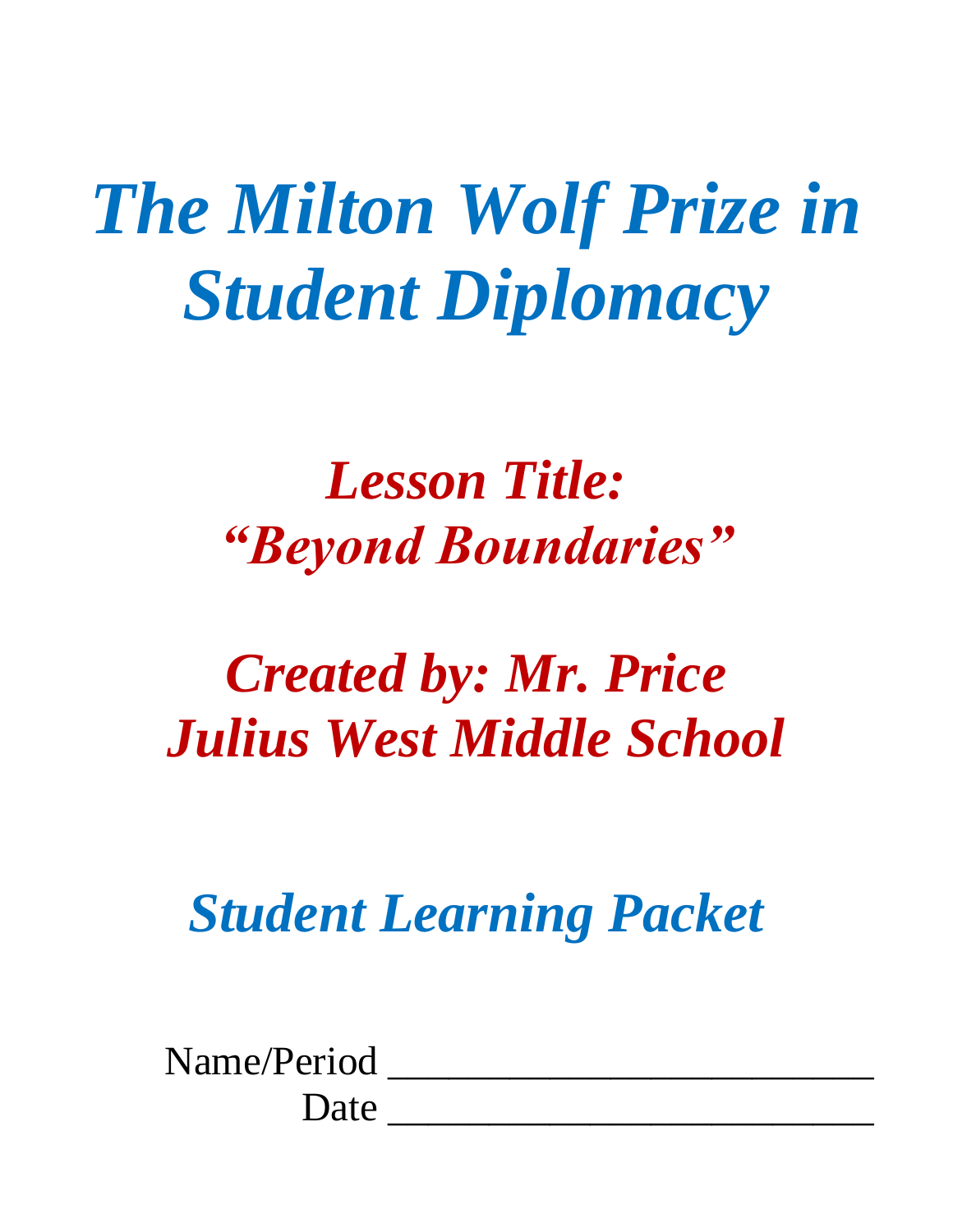### DAY #1

### **Video Questions**

| Questions:                                                                                                                                                                                                                                                                                                                                                              | <b>Student Responses:</b> |
|-------------------------------------------------------------------------------------------------------------------------------------------------------------------------------------------------------------------------------------------------------------------------------------------------------------------------------------------------------------------------|---------------------------|
| 1. Describe the living conditions of<br>Sarajevo between 1992 and 1995.                                                                                                                                                                                                                                                                                                 |                           |
| 2. How did the United States and<br>Europe respond to Sarajevo after it was<br>bombed? Do you believe these actions<br>were justified?                                                                                                                                                                                                                                  |                           |
| 3. "People were losing hope, holding<br>on. Even though most Serbs and<br>Croats had left Sarajevo, some chose<br>not to listen to their political leaders<br>and felt that different people could live<br>together." Do you agree or disagree<br>with the actions of Serbs and Croats<br>who resisted the ideas of their political<br>leaders? Explain why or why not. |                           |
| 4. What impact did the people of La<br>Benevolecija have on Sarajevo? Provide<br>one example.                                                                                                                                                                                                                                                                           |                           |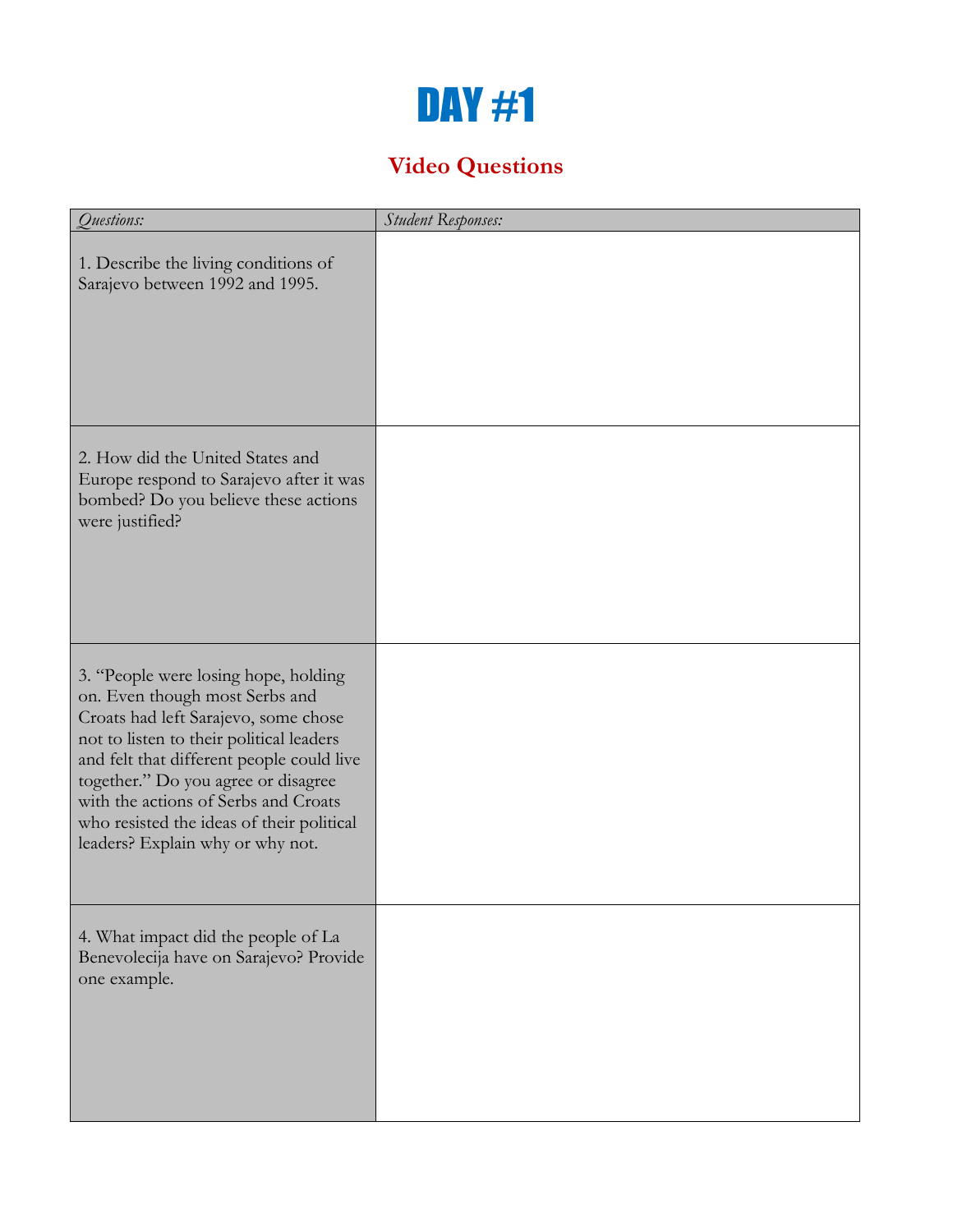### **Photograph Analysis**

- 1. Study the photograph for 1 minute to form a complete impression of what makes up the image.
- 2. Then, divide the photograph into quadrants and study each quadrant to see what new details become visible.
- 3. Fill in your chart by recording the details you observe from each photograph.

*Photograph One Comments:*

| <u>C</u> 1<br>People | Objects | <b>Activities</b> |
|----------------------|---------|-------------------|
|                      |         |                   |
|                      |         |                   |
|                      |         |                   |
|                      |         |                   |
|                      |         |                   |
|                      |         |                   |
|                      |         |                   |
|                      |         |                   |
|                      |         |                   |
|                      |         |                   |
|                      |         |                   |
|                      |         |                   |

#### *Photograph Two Comments:*

| <u>ے ب</u><br>People | Objects | <b>Activities</b> |
|----------------------|---------|-------------------|
|                      |         |                   |
|                      |         |                   |
|                      |         |                   |
|                      |         |                   |
|                      |         |                   |
|                      |         |                   |
|                      |         |                   |
|                      |         |                   |
|                      |         |                   |
|                      |         |                   |
|                      |         |                   |
|                      |         |                   |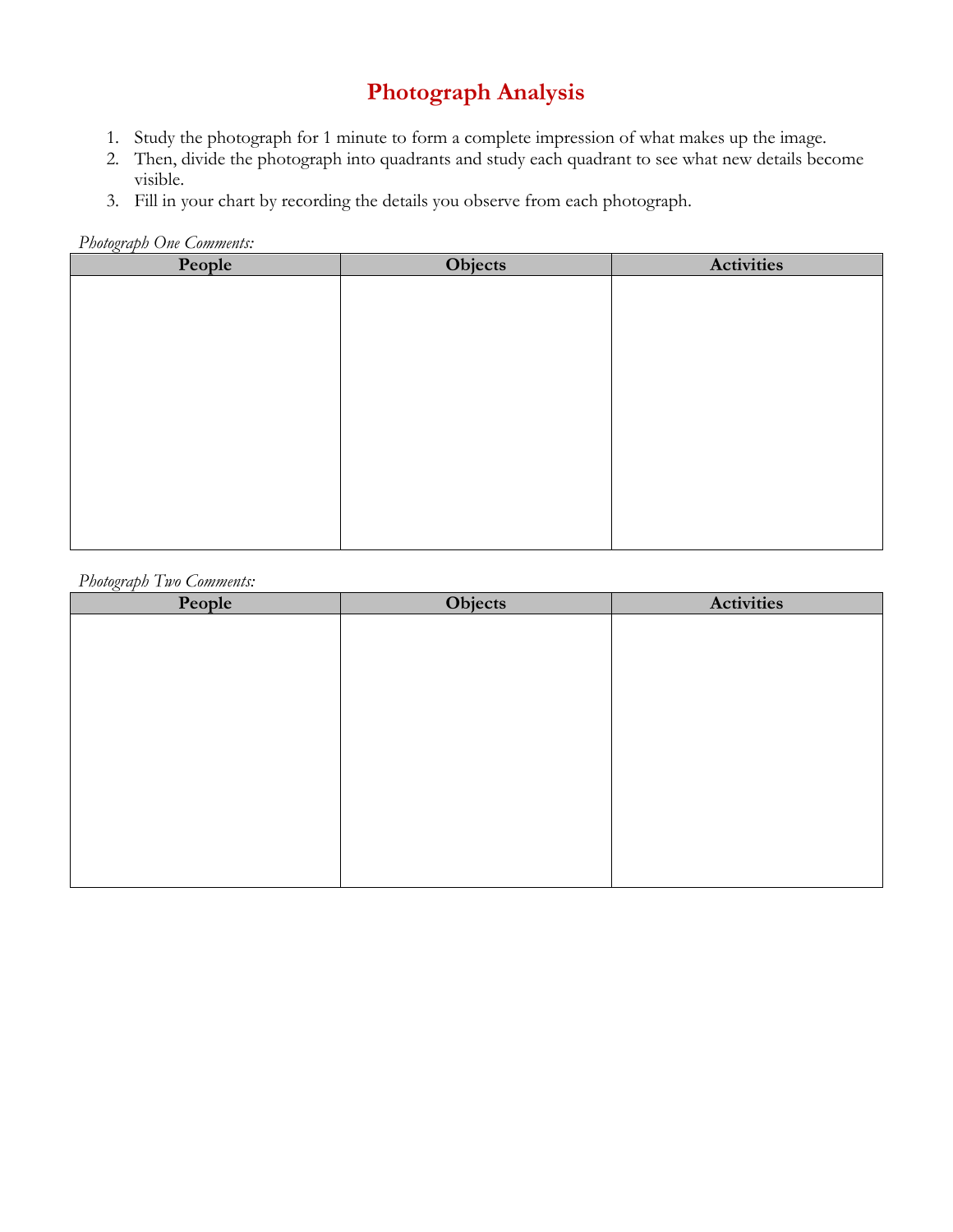### **Photograph One:**



#### **Photograph Two:**

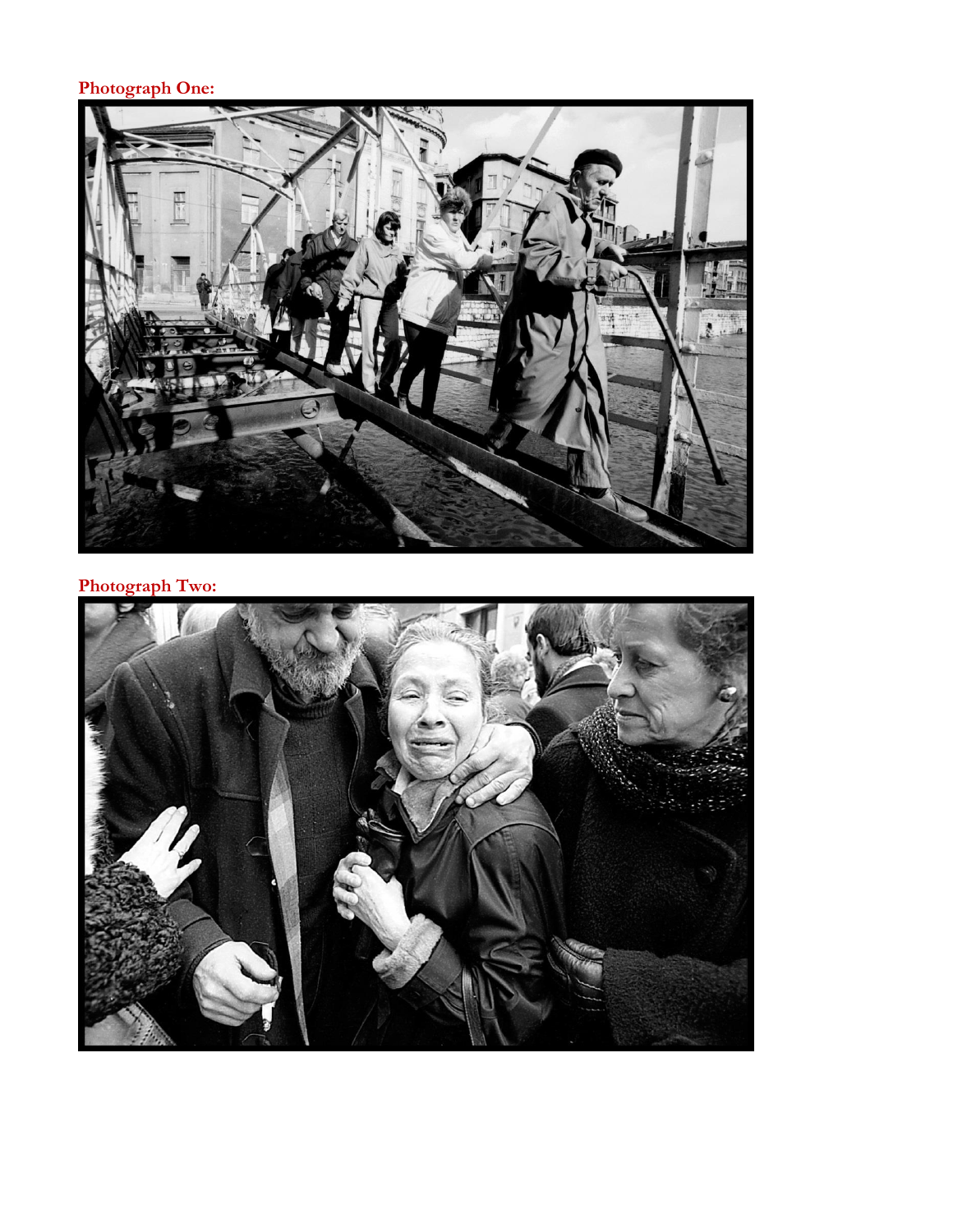### **Photograph Three:**

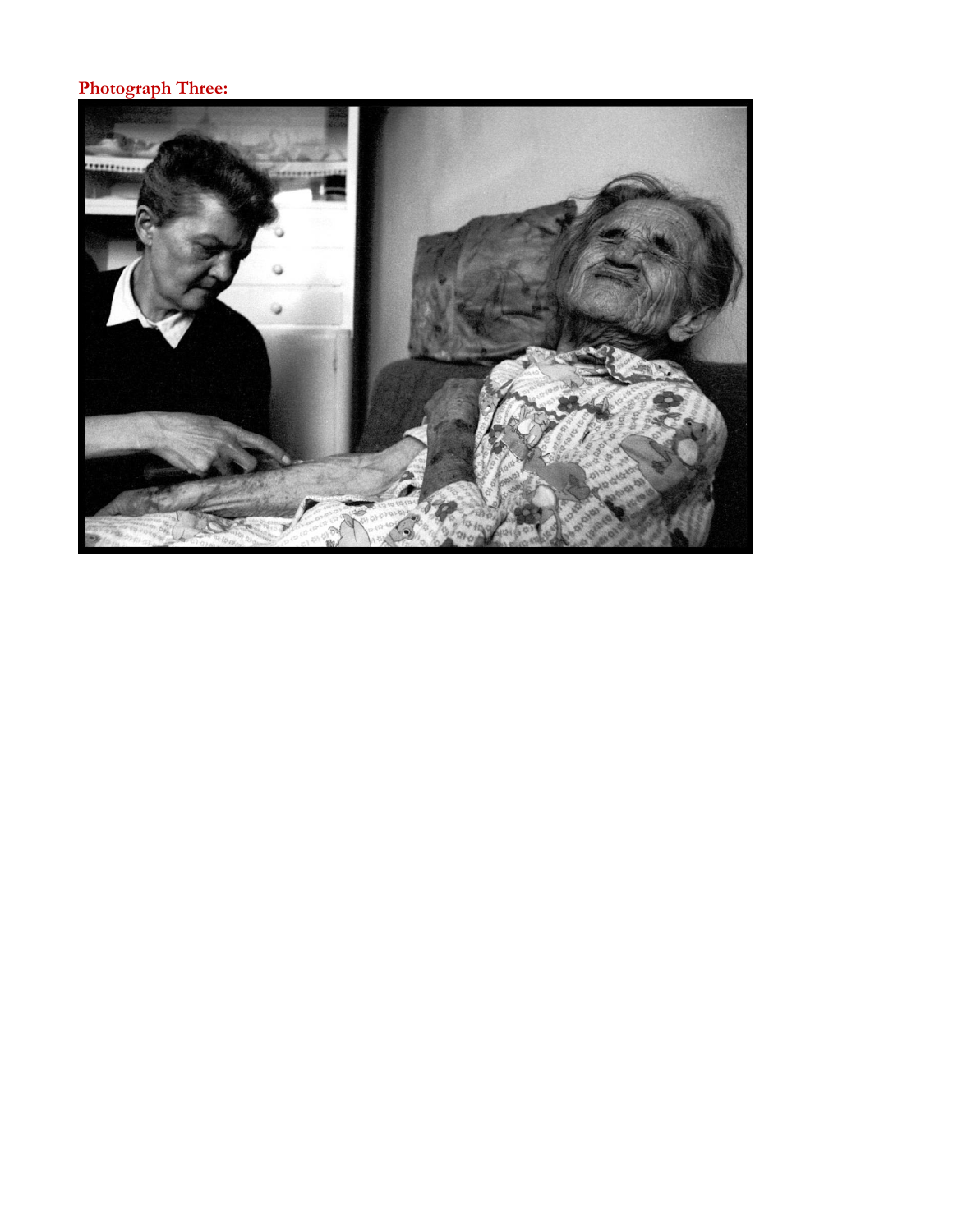### DAY #2 & 3

#### **Mr. Price**

8<sup>th</sup> Grade United States History

### **Quote Analysis Worksheet**

Name/Period**\_\_\_\_\_\_\_\_\_\_\_\_\_\_\_\_\_\_\_\_\_\_\_\_\_\_\_** Date**\_\_\_\_\_\_\_\_\_\_\_\_\_\_\_\_\_\_\_\_\_\_**

**1. Write the quote below. Remember to put it in quotation marks.** 



**3. Paraphrase key details/information:** Which words or phrases best paraphrases the information in this quote?

**\_\_\_\_\_\_\_\_\_\_\_\_\_\_\_\_\_\_\_\_\_\_\_\_\_\_\_\_\_\_\_\_\_\_\_\_\_\_\_\_\_\_\_\_\_\_\_\_\_\_\_\_\_\_\_\_\_\_\_\_\_\_\_**

A. **\_\_\_\_\_\_\_\_\_\_\_\_\_\_\_\_\_\_\_** B. **\_\_\_\_\_\_\_\_\_\_\_\_\_\_\_\_\_\_\_** C. **\_\_\_\_\_\_\_\_\_\_\_\_\_\_\_\_\_\_**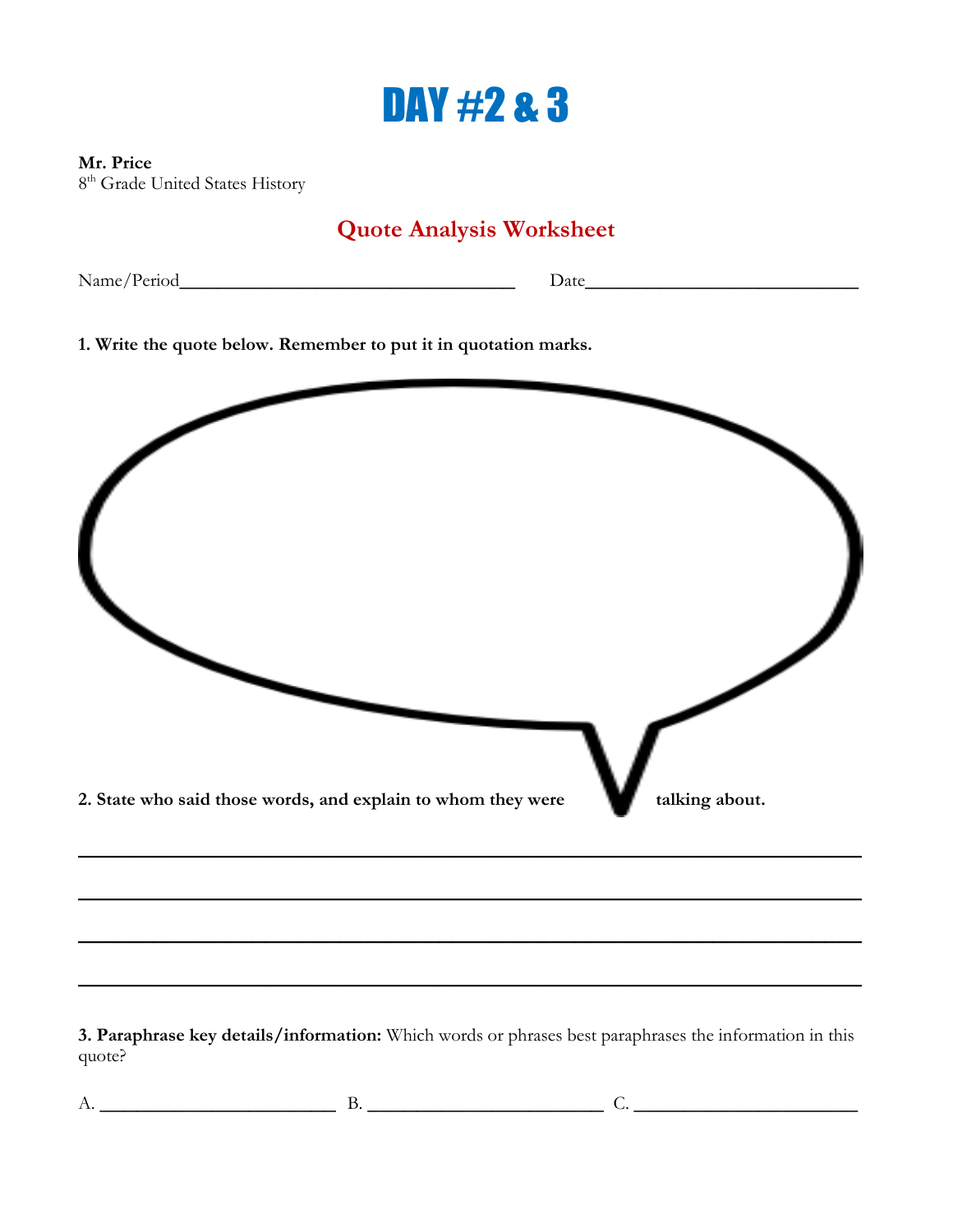Now, put the quote in your own words. Don't use quotation marks here because you are no longer using the words from the quote.

**\_\_\_\_\_\_\_\_\_\_\_\_\_\_\_\_\_\_\_\_\_\_\_\_\_\_\_\_\_\_\_\_\_\_\_\_\_\_\_\_\_\_\_\_\_\_\_\_\_\_\_\_\_\_\_\_\_\_\_\_\_\_\_**

**\_\_\_\_\_\_\_\_\_\_\_\_\_\_\_\_\_\_\_\_\_\_\_\_\_\_\_\_\_\_\_\_\_\_\_\_\_\_\_\_\_\_\_\_\_\_\_\_\_\_\_\_\_\_\_\_\_\_\_\_\_\_\_**

**\_\_\_\_\_\_\_\_\_\_\_\_\_\_\_\_\_\_\_\_\_\_\_\_\_\_\_\_\_\_\_\_\_\_\_\_\_\_\_\_\_\_\_\_\_\_\_\_\_\_\_\_\_\_\_\_\_\_\_\_\_\_\_**

**\_\_\_\_\_\_\_\_\_\_\_\_\_\_\_\_\_\_\_\_\_\_\_\_\_\_\_\_\_\_\_\_\_\_\_\_\_\_\_\_\_\_\_\_\_\_\_\_\_\_\_\_\_\_\_\_\_\_\_\_\_\_\_**

**4. Explain analyses/ inferences/ conclusions/ predictions/ generalizations by citing appropriate textual evidence.** 

Select one character trait to describe this character: **\_\_\_\_\_\_\_\_\_\_\_\_\_\_\_\_\_\_\_\_\_\_\_\_\_\_\_**

**\_\_\_\_\_\_\_\_\_\_\_\_\_\_\_\_\_\_\_\_\_\_\_\_\_\_\_\_\_\_\_\_\_\_\_\_\_\_\_\_\_\_\_\_\_\_\_\_\_\_\_\_\_\_\_\_\_\_\_\_\_**

**\_\_\_\_\_\_\_\_\_\_\_\_\_\_\_\_\_\_\_\_\_\_\_\_\_\_\_\_\_\_\_\_\_\_\_\_\_\_\_\_\_\_\_\_\_\_\_\_\_\_\_\_\_\_\_\_\_\_\_\_\_**

**\_\_\_\_\_\_\_\_\_\_\_\_\_\_\_\_\_\_\_\_\_\_\_\_\_\_\_\_\_\_\_\_\_\_\_\_\_\_\_\_\_\_\_\_\_\_\_\_\_\_\_\_\_\_\_\_\_\_\_\_\_**

**\_\_\_\_\_\_\_\_\_\_\_\_\_\_\_\_\_\_\_\_\_\_\_\_\_\_\_\_\_\_\_\_\_\_\_\_\_\_\_\_\_\_\_\_\_\_\_\_\_\_\_\_\_\_\_\_\_\_\_\_\_**

**\_\_\_\_\_\_\_\_\_\_\_\_\_\_\_\_\_\_\_\_\_\_\_\_\_\_\_\_\_\_\_\_\_\_\_\_\_\_\_\_\_\_\_\_\_\_\_\_\_\_\_\_\_\_\_\_\_\_\_\_\_**

Which specific details in the text led you to this conclusion about this character?

### *Congratulations, you have officially analyzed another writer's work!*

### *Take a bow.*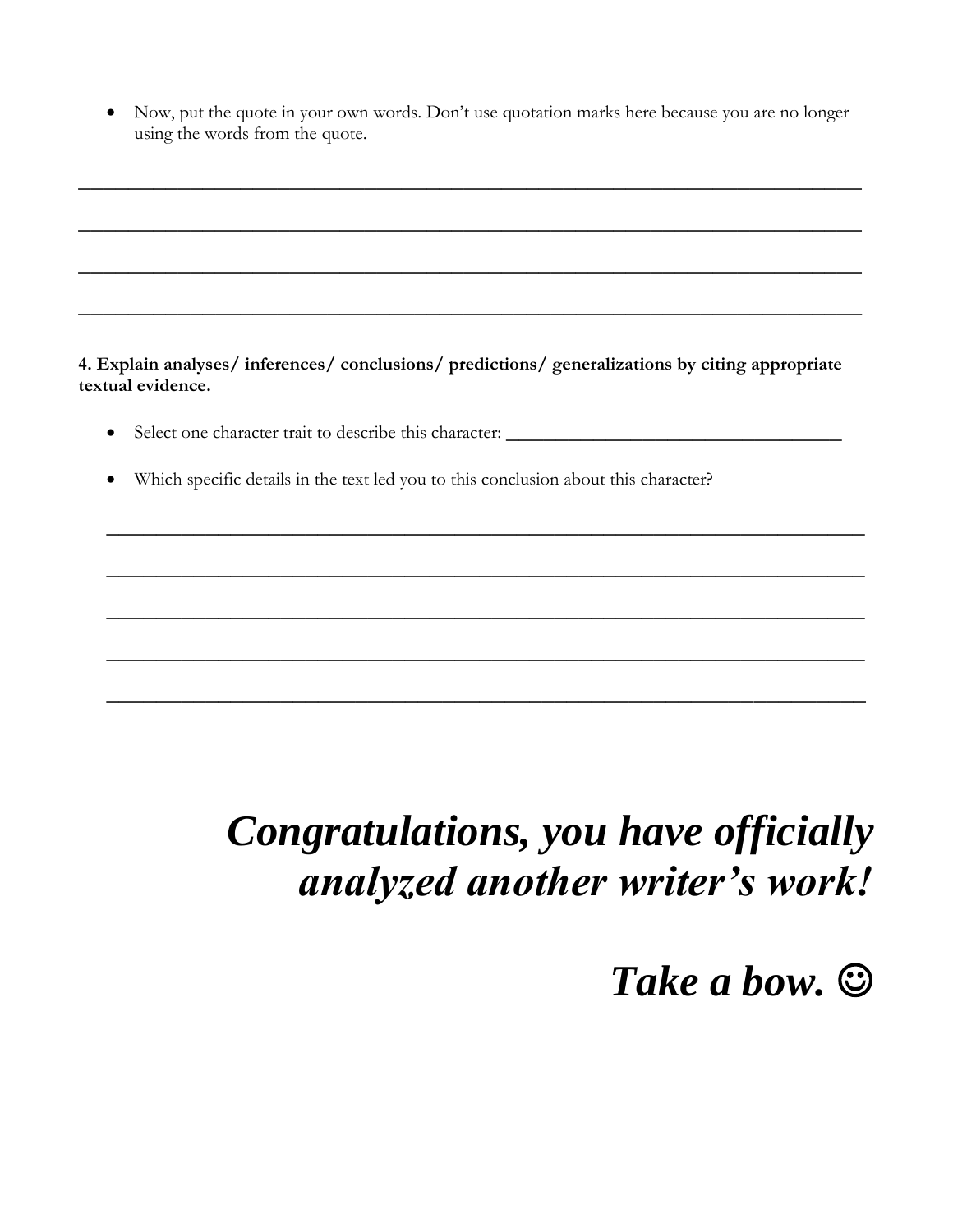Name/Period \_\_\_\_\_\_\_\_\_\_\_\_\_\_\_\_\_\_\_\_\_\_\_\_\_\_\_\_\_\_\_\_\_\_\_\_\_\_\_\_ Date \_\_\_\_\_\_\_\_\_\_\_\_\_\_\_\_\_\_\_\_\_\_\_\_\_\_

### **Final Activity: La Benevolecija Instagram Project**

*Prompt:* The Jewish community of Sarajevo looked beyond religious and cultural differences to unite at the time of the Bosnian War. Create an original Instagram post *(following the expectations of the rubric below)* that highlights the role of the people of La Benevolecija but also draws on the importance of the two quotes below.

"When the Jews are leaving, it is a bad sign for the city,"*—Bosnian proverb*

"In the end, we will remember not the words of our enemies, but the silence of our friends,"*—Dr. Martin Luther King, Jr.*

|                                                                              | <b>Points Earned</b> | <b>Possible Points</b> |
|------------------------------------------------------------------------------|----------------------|------------------------|
| one or both of the quotes<br>(Bosnian proverb and Dr. King<br>quote)         | /5                   | 5                      |
| detailed visual highlighting the<br>work of the people of La<br>Benevolecija | /5                   | 5                      |
| images should be in color                                                    | /2.5                 | 2.5                    |
| Instagram logo                                                               | /2.5                 | 2.5                    |
| at least 3 hashtags                                                          | /5                   | 5                      |
| at least 3 comments                                                          | /5                   | 5                      |

**Total Points Earned = \_\_\_\_\_\_\_\_\_**